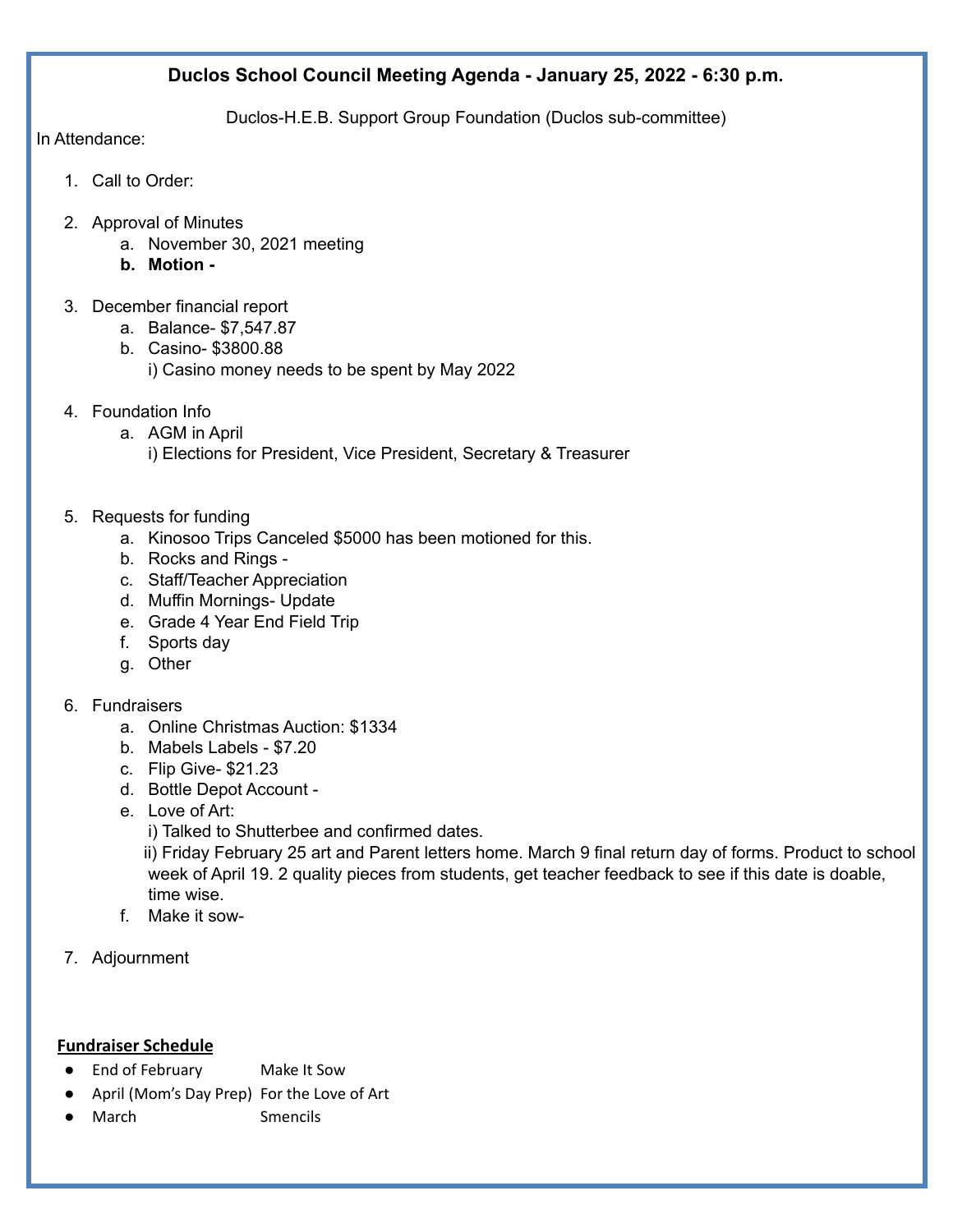### **Funding Opportunities**

| <b>Committed</b> |                       | <b>Budgeted</b> |  | Paid                      |          |
|------------------|-----------------------|-----------------|--|---------------------------|----------|
| Snow Shoes       | \$3532.20<br>(Casino) |                 |  | <b>Staff Appreciation</b> | \$180.00 |
| Rocks and Rings  | \$725.00              |                 |  | <b>Bus Appreciation</b>   | \$90     |
|                  |                       |                 |  | 3D Printing Club          | \$100    |
|                  |                       |                 |  |                           |          |

Adjourned at:

# **Duclos School Council Meeting Agenda**

In Attendance:

- 1. Minutes from the November 30, 2021 meeting. Motion to accept:
- 2. Grade 1 Highlights
- 3. ASCA annual conference: April 22 & 23, 2022. ASCA AGM April 24, 2022
- 4. Regional Board meeting with the school council is on February 8, 2022 at 7:00 via zoom.
- 5. Principal's Report
	- a. Just hired three new E.A.s Sheena Baird-Wilcox , Michelle Severyn and Lindsay Grinevitch
	- b. Calendar Approved in principle. You can provide your feedback on Engage NLPS until February 3, 2022.
	- c. Last of the items have arrived from the sensory order we made
	- d. Muffin mornings table for now
	- e. Disruption to learning funds for grades two and three
- 6. Topics to be considered for the next meeting to be emailed to chair 1 week in advance of the next meeting
- 7. Next meeting: Tuesday, February 22, 2022 at 6:30 via google meet

#### **School events:**

- January 27 Family Literacy Night
- January 28 Farm Safety presentations and Jersey day
- February 2 Spirit Day
- February 11 interim reports go home "boomerang folders"
- February 14 Valentine's Day activities. Wear valentine colors
- February 15 100th Day for grades 1-4
- February 23 Pink Shirt Day activities
- March 2 Dr. Seuss Day/Wacky Wednesday
- March 9 Duclos Spirit Day
- March 10 PD Day for staff/no school for students
- March 17 Wear Green
- March 24 Western Day and Parent Teacher interviews
- March 30 Spring photos and Kinder Grad photos

Meeting adjourned at: